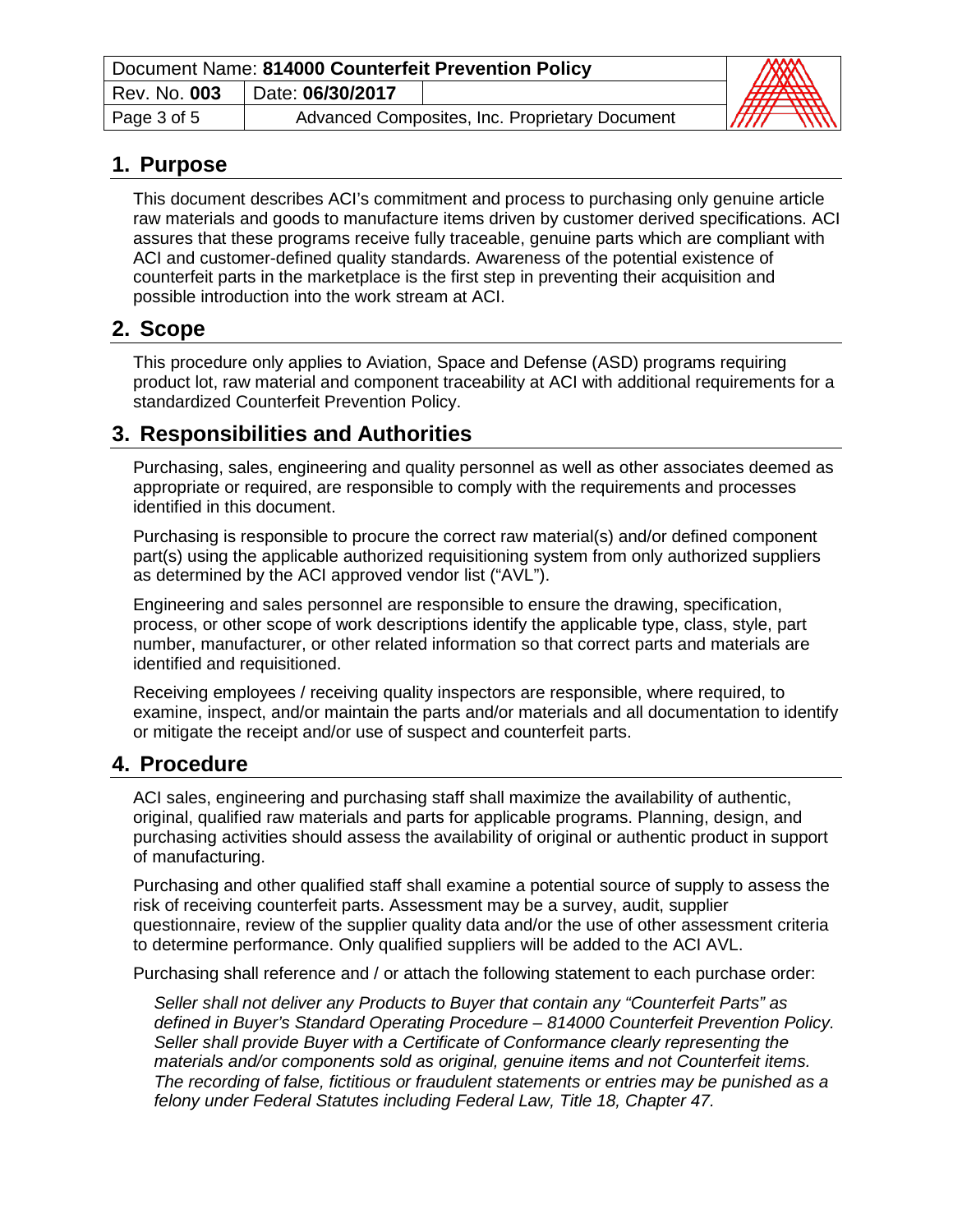| Document Name: 814000 Counterfeit Prevention Policy | <b>CONTROLLER BANDA</b> |                                                |                                   |
|-----------------------------------------------------|-------------------------|------------------------------------------------|-----------------------------------|
| Rev. No. 003                                        | Date: 06/30/2017        |                                                |                                   |
| Page 4 of 5                                         |                         | Advanced Composites, Inc. Proprietary Document | $\overline{m}$<br>//////<br>///// |

All materials and/or components received by ACI that qualify under the purview of the Counterfeit Prevention Policy (ASD product) will have product and document inspection by trained purchasing and quality staff to ensure that suspect or counterfeit parts do not make it into the ACI manufacturing work stream. Product suspected of having potential to be counterfeit product shall be quarantined until an investigation can be completed. The investigation team shall be comprised of the QA Manager and designees. Any materials determined to be counterfeit product by the investigation will be marked as "DO NOT USE/COUNTERFEIT PRODUCT" and physically isolated from the manufacturing work stream. These materials will be reported as counterfeit product to both the supplier and GIDEP. Additionally, suppliers may be subject to temporary and/or permanent removal from the ACI approved vendor list.

### **5. Records**

Purchase orders and receiving paperwork related to ACI's purchasing procedures.

#### **6. Definitions**

**Suspect Part** - A part or material in which there is an indication by visual inspection, document review, testing or other information indicating the item may have been misrepresented by the supplier or manufacturer and may in turn be later determined to be a Counterfeit Part.

**Counterfeit Part** - An unauthorized copy, imitation, substitute, or modified part (e.g., material, part, component), which is knowingly misrepresented as a specified genuine part of an original or authorized manufacturer.

NOTE: Examples of a counterfeit part can include, but are not limited to, the false identification of marking or labeling, grade, serial number, date code, documentation, or performance characteristics.

**Approved Supplier** – Suppliers who are formally assessed and determined to have a low risk of providing counterfeit product and are on the ACI approved vendor list.

**Certificate of Conformance (C of C)** – A document provided by the supplier formally declaring the purchase order requirements are met. The document may include information relative to the manufacturer, distributor, quantity, date code, inspection date or other data that is signed by a responsible associate for the supplier.

**GIDEP** – Government Industry Data Exchange Program [\(http://www.gidep.org/\)](http://www.gidep.org/) GIDEP is a cooperative activity between government and industry participants seeking to reduce or eliminate expenditures of resources by sharing technical information.

### **7. Related Documents**

*840000 ACI Supplier Compliance (current revision)*

*843000 ACI Purchasing (current revision)*

### **8. Safety Requirements**

N/A